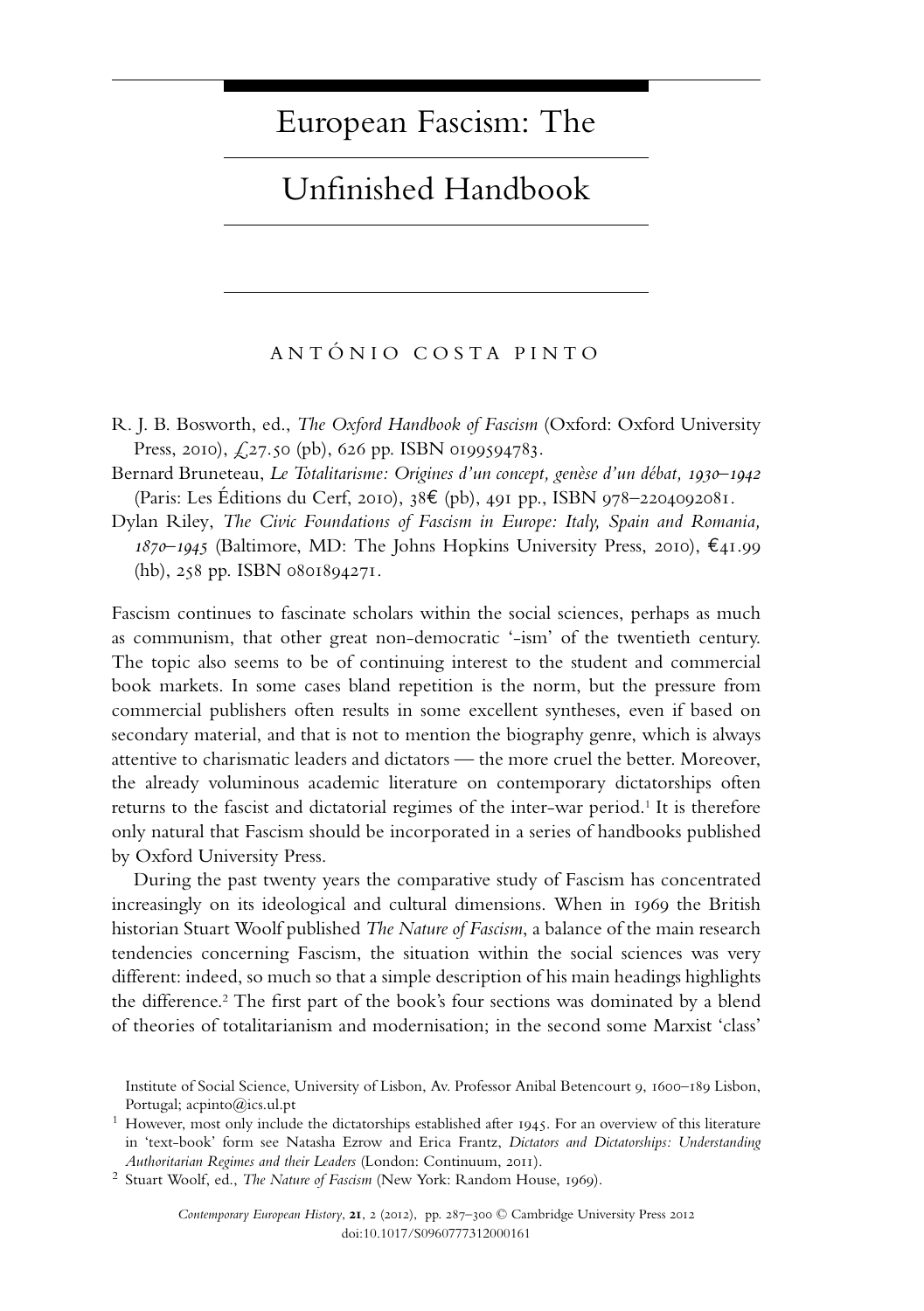determinisms were very much present; the third part, which contains Tim Mason's brilliant essay 'The Primacy of Politics: Politics and Economics in National Socialist Germany', was much more nuanced; while the fourth part was dominated by George L. Mosse's pioneering 'Fascism and Culture'. The division between historians and political scientists was clearer then than it is today; however, the main turning point of the last decade was the cultural turn in fascist studies, which has helped refine earlier approaches and inspired new research.

During recent decades, the historiography of Fascism has integrated contributions from political science, such as the 'totalitarian-authoritarian' binomial that invaded national and comparative research and which partially erased the 'para-Marxist economicist' approach dominant during the 1970s, without doing justice to the many perspectives on the autonomy of ideology in political and cultural change. Of course, many of the changes are also limited to reflect the impact of new social science paradigms and the emergence of more culturalist interpretations. But this 'new' culturalist 'consensus' on generic Fascism 'left many historians cold', to quote Roger Eatwell, and some of the cleavages are still present. However, the emergence of new themes for research, such as those of symbolic and political mobilisation, violence and genocide, gender or the relationship between Fascism and religion, has been important. As Adrian Lyttelton recently noted, 'the greatest advance (over recent decades) has certainly come from taking fascist values and ideology seriously'.3 New analytical models, such as 'political religion' were at the forefront for a short while.<sup>4</sup>

Although historians dominate current research on Fascism, it is clear they will continue to be influenced by other social science disciplines in the future. Indeed, Juan J. Linz may very well be the political scientist who has left the greatest mark on the historiography of Fascism and dictatorships, and Michael Mann's *Fascists* represented a welcome return from the best traditions of comparative historical sociology towards the analysis of Fascism and its role in the crises and collapse of democracy.5

On the other hand, the 'big world' of twentieth-century dictatorships has again become an important field of study. Some of the inter-war authoritarian political institutions expanded across the world following the end of the Second World War and as we shall see below — as another '-ism' of ideologies, political movements and regimes — comparison should not be confined simply to the phenomena that have been labelled 'fascist'. Some contemporaries of Fascism had already realised that some of the institutions created by the inter-war dictatorships could perhaps be durable. As the committed early-twentieth-century observer, Romanian academic

<sup>3</sup> Adrian Lyttelton, 'Concluding remarks', in Antonio Costa Pinto, ed., *Rethinking the Nature of Fascism* (London: Palgrave, 2011), 272.

<sup>4</sup> For a defence of the political religion concept in the study of political history, see Emilio Gentile, *Politics as a Religion* (Princeton, NJ: Princeton University Press, 2006), and for the study of Fascism, see Roger Griffin, ed., *Fascism, Totalitarianism ad Political Religion* (London: Routledge, 2006). See also David D. Roberts, 'Political Religion' and the Totalitarian Departures of Inter-war Europe: On the Uses and Disadvantages of an Analytical Category' and the reply of Carl Levy, 'Frustrated of Islington', *Contemporary European History*, 18 (2009), 381–414 and 415–18.

<sup>5</sup> Michael Mann, *Fascists* (Cambridge: Cambridge University Press, 2004).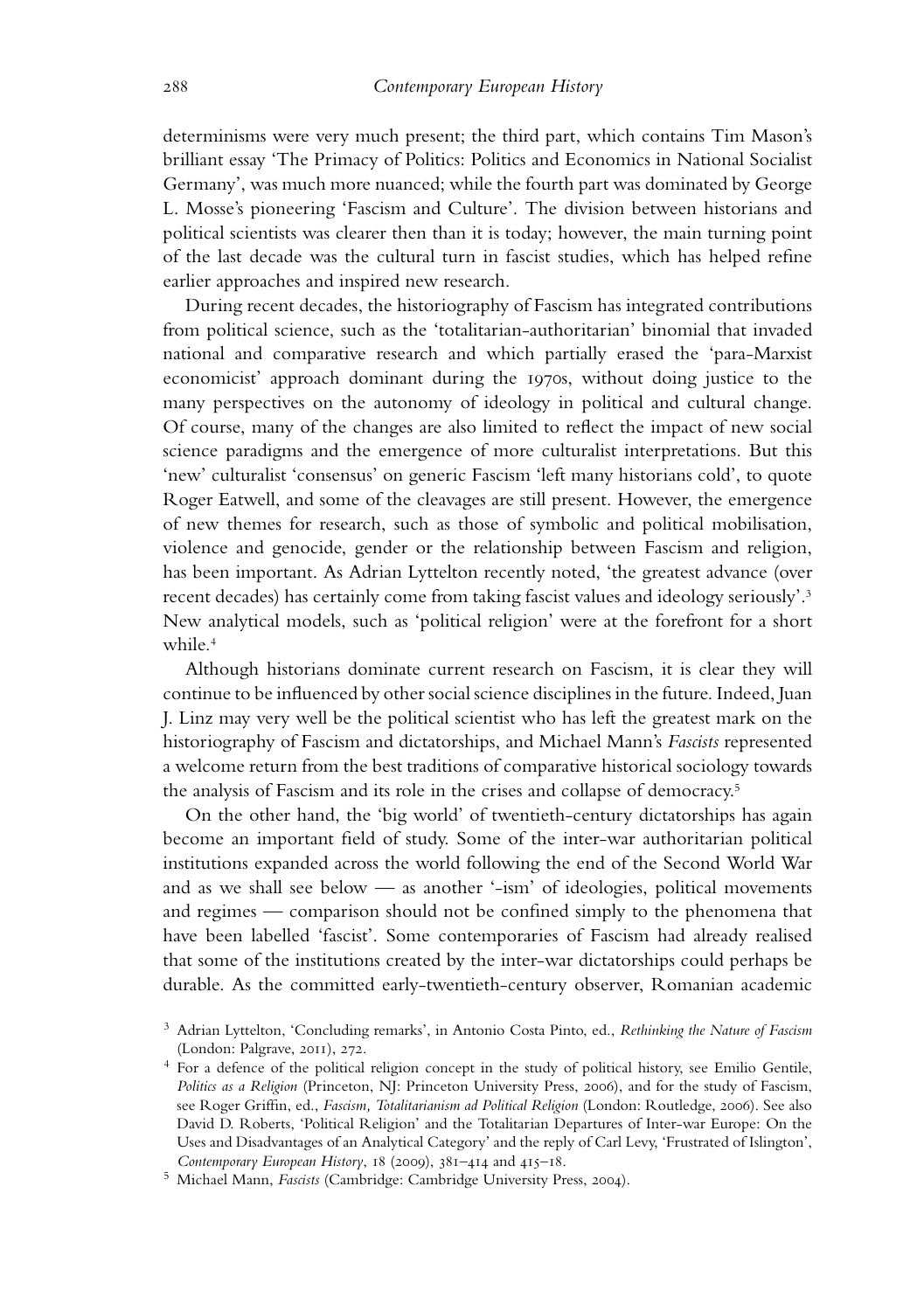and politically authoritarian Mihail Manoilescu noted, 'of all the political and social creations of our century — which for the historian began in 1918 — there are two that have in a definitive way enriched humanity's patrimony... : corporatism and the single party'.6 Manoilescu dedicated a study to each of these political institutions in 1936 without knowing some aspects of the former would be long-lasting and that the latter would become one of the most durable political instruments of contemporary dictatorships.<sup>7</sup>

In recent years the social science literature has returned to the question of the factors leading to the survival or downfall of the dictatorships and dictators: the construction of legitimacy, the regimes' capacity to distribute resources, divisions within the power coalitions, the political institutions of the dictatorships, their capacity for survival and the cost-benefit analysis of rebellion.8 On the other hand, the survival (and appearance) of several dictatorships after the end of the Cold War and, particularly, the increasing complexity of their institutions, has led to a new field of study into the hybrid nature of many contemporary political regimes that were already present in the political landscape of the 'era of Fascism'.9

#### **A handbook without concepts or historiography**

Compared with the careful structure of many other books in this series, the *Oxford Handbook of Fascism,* edited by the historian Richard Bosworth, is one of the sloppiest. Readers will be surprised to note this handbook has no conceptual or thematic entries. Ironically, while the articles are generally of good quality, without the guiding hand of the editor they tend to steer their own course. The first part of the book, 'Ideas and Formative Experience', consists of four chapters: the first dealing with the ideological origins of Fascism, which is followed by two chapters dealing with the First World War and one chapter looking at the post-war period. There is no chapter on the interpretations of Fascism, nor is there a comparative empirical examination of fascist parties in inter-war Europe. Moreover, almost all of the themes are 'sliced up' by country. The only exception in this first part is Kevin Passmore's chapter on the ideological origins of Fascism before 1914, which offers a solid critique of theories of political religion on the roots of Fascism, and a strong defence of the heterogeneity of the origins of fascist ideology, which he considers to be an 'agglomeration of ideas taken from very different sources' (p. 29).

The second part, 'The First Fascist Nation', could be an excellent text-book anthology on Italian Fascism and published independently. Comprising fourteen

<sup>6</sup> Mihail Manoilescu, *Le Parti Unique: Institution Politique des Regime Nouveaux* (Paris: Les Oeuvres Françaises, 1936), viii.

<sup>7</sup> Mihail Manoilescu, *Le Siècle du Corporatisme* (Paris: Félix Alcan, 1934).

<sup>8</sup> Jannifer Gandhi, *Political Institutions under Dictatorships* (Cambridge: Cambridge University Press, 2008); Erica Frantz and Natasha Ezrow, *The Politics of Dictatorships: Institutions and Outcomes in Authoritarian Regimes* (Boulder: Lynne Riener, 2011).

<sup>9</sup> See Steven Levitsky and Lucan A. Way, *Competitive Authoritarianism: Hybrid Regimes after the Cold War* (New York: Cambridge University Press, 2010).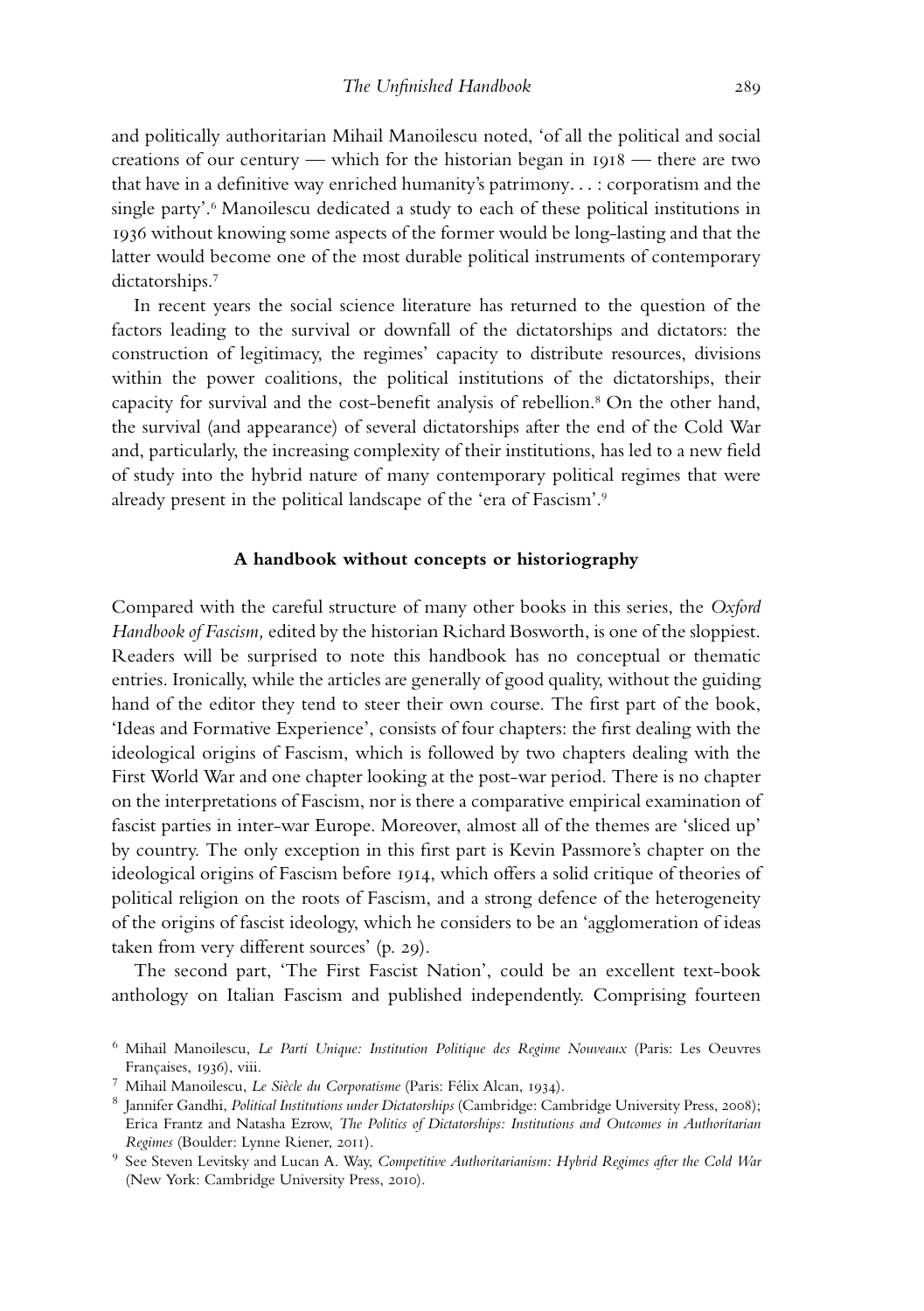chapters, it is the book's *pièce de résistance*. In the main they are excellent chapters addressing a wide variety of themes, from *squadrismo* to the intellectuals, from corporatism to Catholicism, and from peasants to women. As a specialist on the Italian case, the editor was able to call on the services of several Italian historians and Italianists who could bring clarity to the subject. Nevertheless, there remains a lack of coherence among even these chapters. Some discuss only Italian Fascism (*Squadrism*, Culture, Peasants, Corporatism, Women, Repression, War), while others discuss Italian Fascism largely in comparison with Nazi Germany (Catholicism, Propaganda and Youth, Mussolini as Dictator). Nazism, the godfather of the fascist family, has no independent presence in this book, and is addressed in three comparative chapters on the Italian experience (State and Society, Race, Diplomacy and War).

The fourth part, entitled 'Others', is the most curious since it consists of one thematic chapter on communism and ten more on national experiences. As we know, organising works such as this by country can be unhelpful. If there is no accompanying explanation of the selection of cases and of the criteria for the choices made (relative importance of the particular fascist movement, fascist and non-fascist regimes, governments of occupation, or any other reason), it is difficult to know why some countries are included while others are not. In this book the United Kingdom is included: but why Britain's Mosley rather than Plínio Salgado's Ação Integralista Brasileira, the most important fascist movement in Latin America? The Netherlands are included: why not Norway, where a fascist movement was in power under German occupation? Croatia is there: but why not Tiso's Slovakia? Japan: why not Argentina? Austria under Dollfuss: why not the Portuguese New State under Salazar? When there is no comparative methodology and no framework within which to select cases, chance seems to dominate and the final result suffers. Even more curious, however, is the divergence of themes and chronology between each chapter. Some, such as those on Spain and Austria, necessarily examine local fascist movements during the first phase of Francoism (until 1945) and of the Dollfuss-Schuschnigg regime, while others, such as the chapters on France and Romania, concentrate on movements rather than regimes. However, while the majority of the chapters are national case studies that end in 1945, others continue until the end of the twentieth century. The chapters on the Netherlands, Hungary, and Yugoslavia and its successor states also address the neo-fascist movements of the 1980s and 1990s, with the latter developing the theme of relations between Fascism and Franjo Tudjman's Croatia and Milosevic's Serbia.

In part five, entitled 'Reflection and legacies', we finally encounter the book's saving grace, Robert O. Paxton's chapter 'Comparisons and Definitions', which, because his questions could (and probably should) have shaped the entire handbook, perhaps ought to have been the introduction. The handbook then concludes with two chapters on Fascism's legacy and the question of neo-Fascism.

Bosworth acknowledges that, as editor, he was 'self-consciously a weak dictator' (p. 3). As an anonymous reviewer once remarked in relation to a manuscript submitted by this writer: 'Essay collections by diverse authors are always awkward creatures: they normally suffer from too diffuse a focus, and their component essays are almost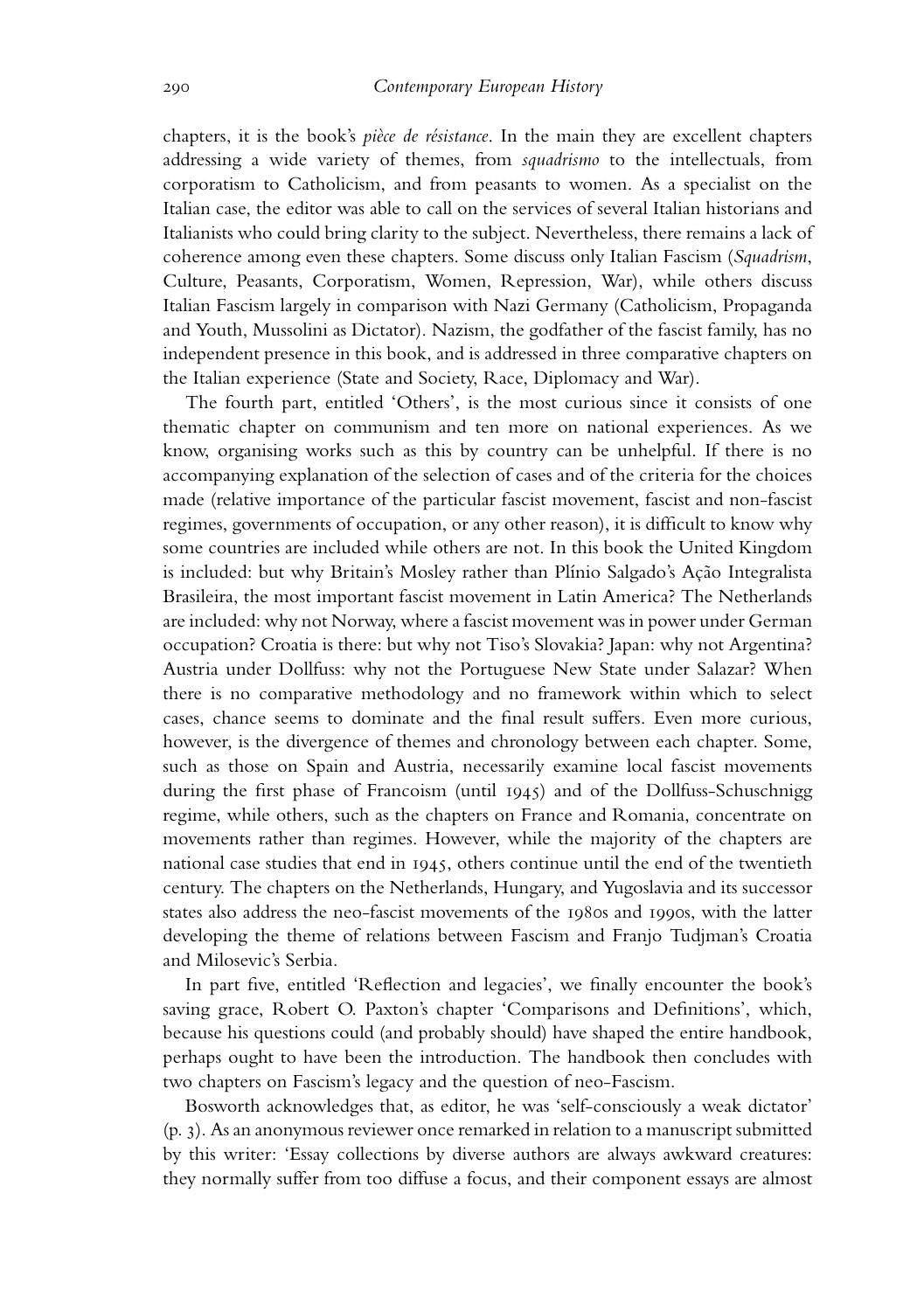invariably uneven in quality'. While not necessarily agreeing with this opinion, since such collections are often the best means of presenting the results of collective research, this reviewer suggests that this handbook is no exception.

In the introduction, the editor dedicates his attention to those who appear to be his pet 'historiographical enemies': the historians Emilio Gentile, Roger Griffin 'and their supporters'  $(p, s)$ . The importance of these historians should not be underplayed, as they have produced excellent work on this theme, but it is strange that after fifty years of academic studies on Fascism, only a critique of the theory of political religion is worthy of being highlighted in the introduction to a handbook on Fascism.<sup>10</sup> Barrington Moore, George L. Mosse, Stuart Woolf, Juan J. Linz, Stanley Payne, Zeev Sternhell, Hans Mommsen, Michael Mann and many other major scholars of Fascism are absent.11 The main theoretical schools, from the Marxist-oriented to 'totalitarianism', are deemed unworthy of space in the introduction.

#### **Theories of totalitarianism: The vision of contemporaries**

For those who do not find what they are looking for in this handbook concerning the origins of the uses of the concept of totalitarianism, the excellent *Le Totalitarisme: Origines d'un concept, genèse d'un débat, 1930–1942*, edited by Bernard Bruneteau, is well worth reading. During the Cold War, rivers of ink were spilled in academic and political tomes comparing Fascism and communism, and placing them in the same dictatorship typology. However, even before the Second World War – indeed from the end of the 1920s – there was a pre-history of the use of the concept that, as Hannah Arendt noted, has resisted the passage of time very well. It is the intellectual journey of this concept that Bruneteau takes us on in this anthology of texts from the 1930s. Following an erudite general introduction, the editor presents a carefully chosen selection of texts that are always accompanied by a biography of the authors.

We know that even before Mussolini and the fascist philosopher Giovanni Gentile had consecrated the term, another Italian, Giovanni Amendola, had already used it. From his exile in London, in 1926 Don Luigo Sturzo, leader of the Catholic Partito Popolare, developed the foundations of a liberal theory of totalitarianism applied to Fascism and communism.12 It was a decisive decade for the concept until the first book on the topic, Franz Borkenau's *The Totalitarian Enemy* (1940).<sup>13</sup> Along with other ex-Marxists and former Communists, Borkenau was one of

<sup>10</sup> According to the editor, this group promoted their ideas in the academic journal *Totalitarian Movements and Political Religions*, but Emilio Gentile had left the journal several years before, while the journal also changed editors, focus and even its title.

<sup>&</sup>lt;sup>11</sup> For two excellent anthologies introducing these authors and the main interpretations since the 1960s, see Aristotle Kallis, ed., *The Fascist Reader* (London: Routledge, 2004) and Constantin Iordachi, ed., *Comparative Fascist Studies: New Perspectives* (London: Routledge, 2009).

<sup>12</sup> See Michael Schafer, 'Luigi Sturzo as Theorist of Totalitarianism', in Hans Maier, ed., *Totalitarianism and Political Religion: Concepts for the Comparison of Dictatorships* (London: Routledge, 2004), pp. 22–31.

<sup>13</sup> Franz Borkenau, *The Totalitarian Enemy* (London: Faber and Faber, 1940).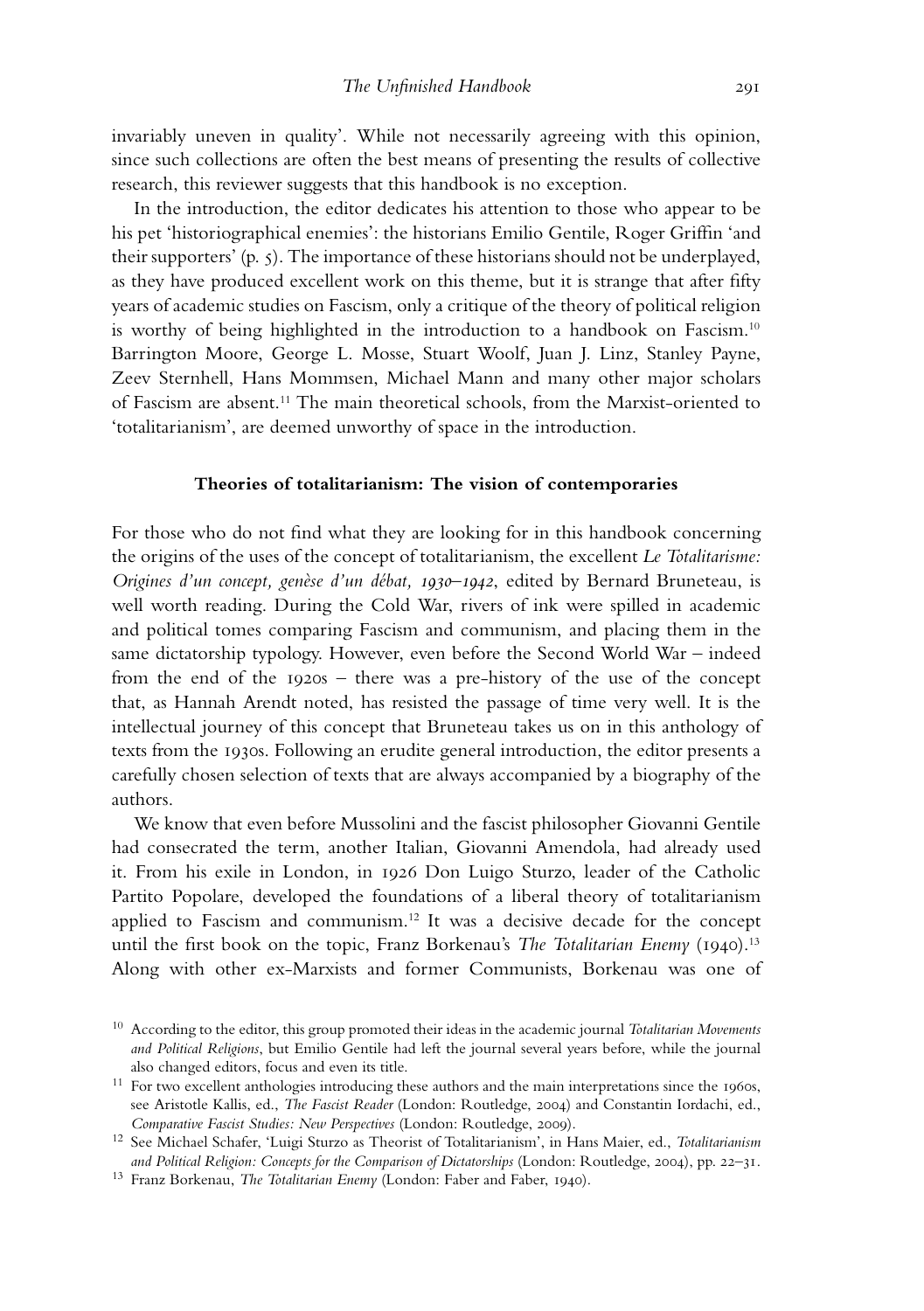the best analysts of the phenomenon back in the 1930s, defining it as different forms of 'revolutionary autocracies' (p. 401). Moreover, the comparative method of studying these dictatorships developed at a precocious rate within academic circles.

In the United States, George H. Sabine was quick to group single-party dictatorships under the same category in his entry 'State' in the *International Encyclopedia of Social Sciences* (1934),<sup>14</sup> and that is without mentioning either Hans Kelsen or Hermann Kantorowicz. Before Ernst Fraenkel developed his theory of the dual state in National Socialism in 1941, Kelsen had already made this duality the basis of his party dictatorship typology in an article in the London School of Economics journal *Politica* (pp. 354–66).15

By revisiting the origins of the use of the concept of totalitarianism, years before its instrumental codification during the Cold War, Bruneteau's anthology allows us to confirm Hannah Arendt's thesis that the visions of her contemporaries during the 1930s, 'would seriously resist the test of time' (p. 6). The number of times the concept is used in the *Oxford Handbook of Fascism* is a clear illustration of this.

### **Fascism and civil society: Gramsci versus Toqueville and Barrington Moore**

At least since Tocqueville, the density and mobilisation of civil society is supposed to have produced vibrant liberal democracies; however, for some time research has shown civil society moving in many different directions, and not always towards democracy.16 In his book, *The Civic Foundations of Fascism in Europe*, the sociologist Dylan Riley investigates the relationship between the density of civil society and regime types in early-twentieth-century Europe. He asks why it was that in countries such as Italy, Spain and Romania (the cases studied in the book), each of which had liberal parliamentary institutions at the end of the nineteenth century, the intense wave of associational growth favoured the implantation of fascist regimes rather than democracy.

What is missing from the *Oxford Handbook on Fascism* is present in a large dose in Riley's book: theories and classics from the social sciences, with the bonus of the rediscovery of Antonio Gramsci. The author does not reject Tocqueville, although he quotes Gramsci and his concept of 'hegemonic politic', which he uses to explain the paradox of the cases in which some vibrant civil societies produced Fascism.17

For Riley, the consequences of associational development for regime outcomes depend on the presence or absence of 'hegemonic politics': where it led to Fascism

<sup>14</sup> George H. Sabine, 'State', in *International Encyclopedia of Social Sciences* (New York: Macmillan, 1934).

<sup>15</sup> Ernst Fraenkel, *The Dual State* (New York, NY: Oxford University Press, 1941).

<sup>16</sup> See Nancy Bermeo and Philip Nord, eds, *Civil Society before Democracy: Lessons from Nineteenth-Century History* (Lanham, MD: Rowman and Littlefield, 2000).

<sup>17</sup> On Gramsci and Fascism see David D. Roberts, 'Reconsidering Gramsci's interpretation of Fascism', *Journal of Modern Italian Studies*, 16, 2 (2011), 239–55.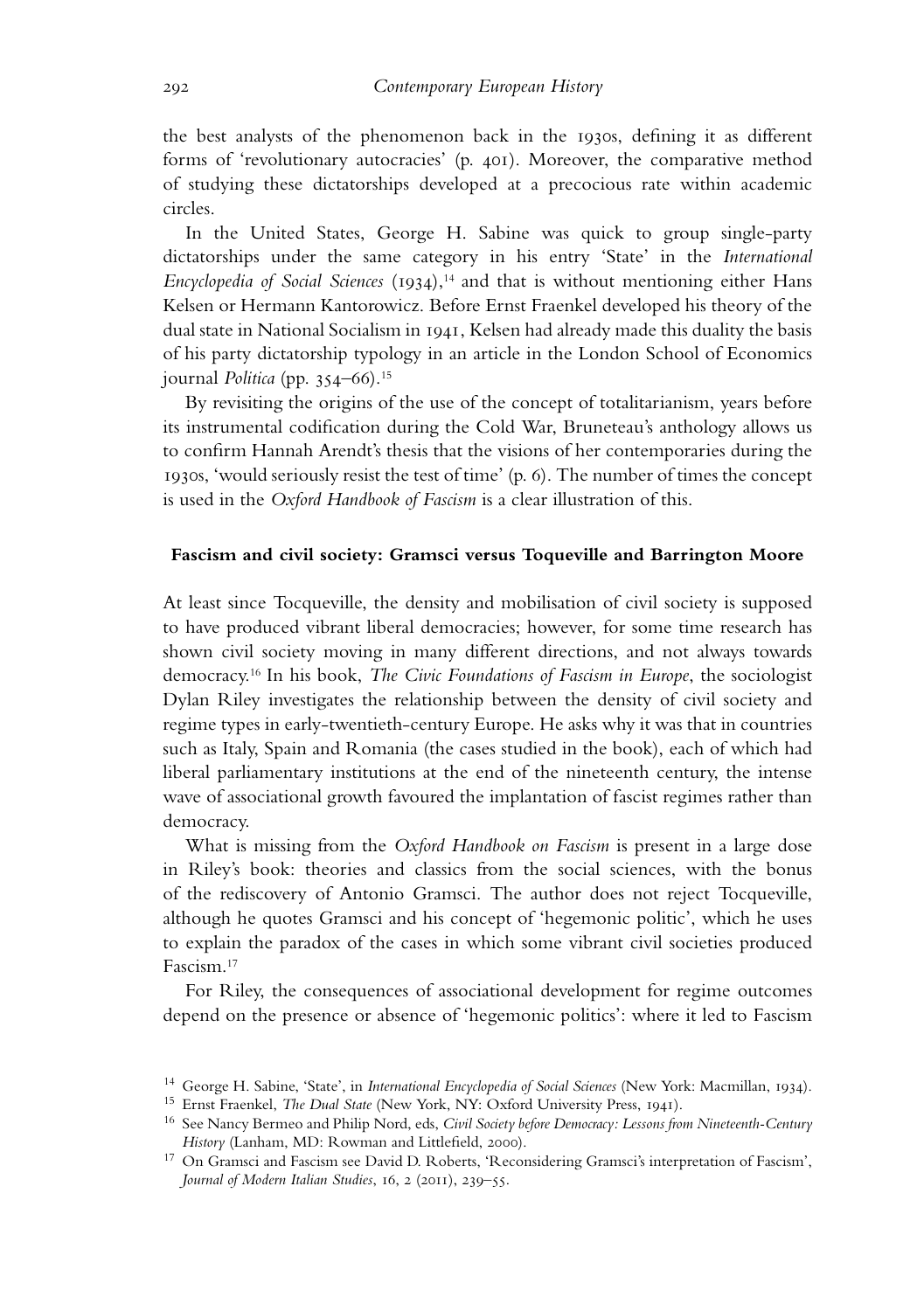it was 'because it preceded rather than followed the establishment of strong political organisations (hegemonic politics) among both dominant classes and non-elites' (p. 2). That is, the development of voluntary associations tends to promote democracy, but in the absence of adequate political institutions 'this democratic demand assumed a paradoxically anti-liberal and authoritarian form: a technocratic rejection of politics as such. Fascist movements and regimes grew up out of this general crisis of politics' (p. 2). Although he does not make explicit use of the Mossean concept of the 'nationalisation of the masses', Riley comes close to it when he says the fascist project was concerned with making the modern state more representative of the nation than was possible with liberal parliamentary institutions (p. 11).18 Fascist regimes, he writes, not only claimed popular legitimacy, they constructed institutions conceived specifically as alternatives to electoral democracy. As another reviewer wrote, 'while agreeing that Fascism was profoundly anti-liberal, he shows that its ideological core rested on claims of being more representative of the modern nation than the factional liberal democratic status quo'.<sup>19</sup> The most interesting of Riley's conclusions, then, seems to be that he stresses that, rather than a high degree of polarisation between the Left and the Right, it was 'the absence of well-structured parties (that) lend great plausibility to the fascist critique of liberalism' (p. 211).

Riley finds three varieties of Fascism in Italy, Spain and Romania: 'party Fascism' in Italy, where the 'nation was understood as a political project' and the party a 'pedagogical institution' to nationalise the masses; 'traditional Fascism' in Spain, where 'the nation was to be represented through the family, the monarchy and the Church'; and 'statist Fascism' in Romania, which was based neither on a political party nor in pre-existing institutions that supposedly embodied the nation, but which 'instead sought to constitute the nation through organisation' (p. 21).

The book's main argument is an interesting and well-documented fact: the absence of well-structured parties gave fascists great plausibility in relation to their criticism of liberalism and its 'political class'; however, the usefulness of reinventing the concepts of 'democracy' and 'dictatorship' and Riley's redefinition of Fascism as 'authoritarian democracy' rather than a type of dictatorship is not convincing, and neither is the tripartite 'traditionalist-statist-party' typology. While the former is a conceptual problem — he does not use a procedural definition of democracy —the latter is more empirically confusing since for Riley the outcome is Fascism regardless of the different types of regimes-versus-movements dynamics in the three cases studied. Nevertheless, his main argument remains persuasive. As Jeffrey Kopstein notes, in Italy a fascist party could draw on an independently organised civil society, while in Spain fascists drew on traditional and Catholic associations and in Romania civic life was always guided by the state and therefore fascist rulers drew on state institutions and state-created associations for their support.20

<sup>18</sup> See G. L. Mosse, *The Nationalization of the Masses* (New York: Howard Fertig, 1975).

<sup>19</sup> Cornel Ban's review, *Journal of Politics*, 73, 2 (2011), 501.

<sup>20</sup> See Jeffrey Kopstein's review, *Perspectives on Politics*, 9, 1 (2011), 205–6.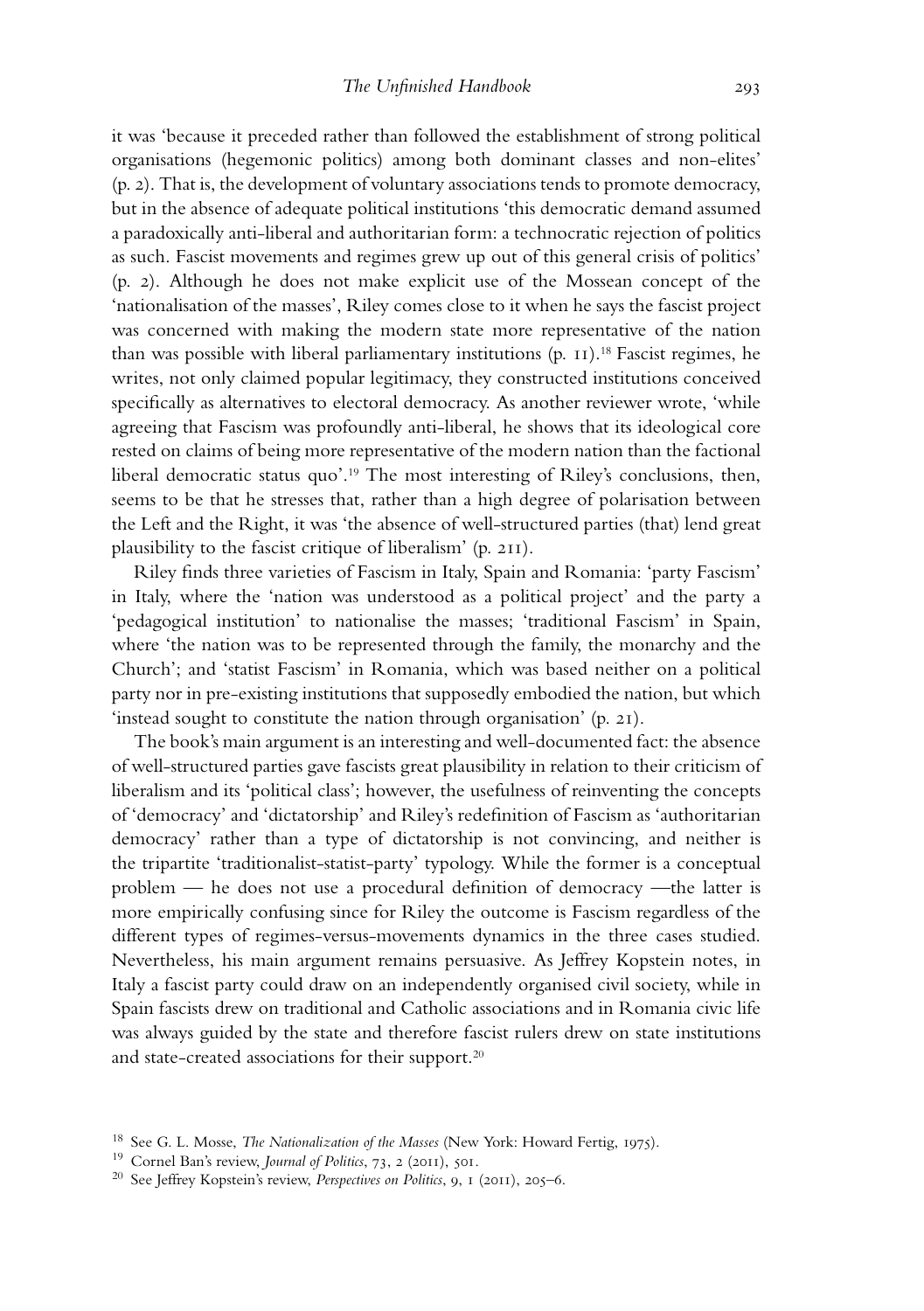#### **Fascist Italy revisited**

In his chapter in the *Handbook* dedicated to Italy, Riley defines Italian Fascism as 'a symbiosis of party and state', with the most obvious indication of this being 'the growth of a massive parallel administration separate from the ministerial bureaucracy' (p. 61). This more recent line of research on Italian Fascism is partially adopted by several of the contributors to the *Handbook.* Since Italy represents half of the book, it is worth developing some of the themes. While some of the articles may be little more than summaries, others are research articles in a very true sense. As Paxton notes, 'how fascist dictators exercised their power is a fruitful matter for comparison', and the 'polycratic image of fascist rule, proposed for Nazi Germany, is also appropriate for Mussolini's rule' (pp. 558, 561). Italian Fascism pioneered a style of rule and a set of institutions — personalisation, single-party and corporatism — that were to inspire many other dictatorships. However, most recent research has noted that the tensions between political institutions controlled by the single party, the state and para-state were a trademark of fascist regimes.

In his chapter on the role of Mussolini in the fascist dictatorship, the editor of the *Handbook* uses the old 'strong *versus* weak dictator' debate on the role of Hitler to analyse the place of Mussolini in the fascist political system.21 Bosworth emphasises that 'the key to Mussolini's new form of tyranny was its basis on ideas' (p. 367); however, with the consolidation of the regime, in the balance between repression and loyalty, Il Duce was undoubtedly a 'strong dictator'. Thus, one conclusion deserving attention from a comparative perspective is that in the Italian case 'the dictator's authority was enhanced by the useful division between the Fascist Party and the Italian state' (p. 270).<sup>22</sup> As another historian of Italian Fascism noted, 'Mussolini's authority was established on the basis a complex system of rivalries between different agencies'.<sup>23</sup> The dictator's rule was always based on this balance, which  $\frac{1}{1}$  as several of the chapters illustrate — was not always stable. It is therefore interesting to note how the most recent research into the Italian fascist regime, following in the wake of Ernst Fraenkel's work, tends to highlight the 'polycratic' elements of Mussolini's dictatorship. In one of the few comparative chapters, Gustavo Corni finds parallels between the Nazi and the Fascist regimes 'in their proliferation of centres of authority or of organisms, that often — with considerable inefficiency — drift into conflict with each other' (p. 287). The youth organisations and the implantation of the corporatist system are also good illustrations of this.

<sup>&</sup>lt;sup>21</sup> On the more recent shifts of the German debate on Nazism see Hans Mommsen, 'Changing Historical Perspectives on the Nazi Dictatorship', *European Review*, 17, 1 (2009), 73–80.

<sup>22</sup> See Guido Melis, ed., *Lo Stato negli Anni Trenta: Instituzione e regimi fascisti in Europa* (Bologna: Il Mulino, 2008) and especially, Loreto Di Nucci, *Lo Stato-partito del Fascismo: Genesi, evoluzione e crisi, 1919–1943* (Bologna: Il Mulino, 2009).

<sup>23</sup> Didier Musiedlak, 'Mussolini, Charisma, and Decision-Making', in Pinto, ed., *Ruling Elites and Decision-Making in Fascist-Era Dictatorships* (New York: Columbia University Press, 2009), 14. See also his excellent short biography, *Mussolini* (Paris: Presses de Science Po, 2004).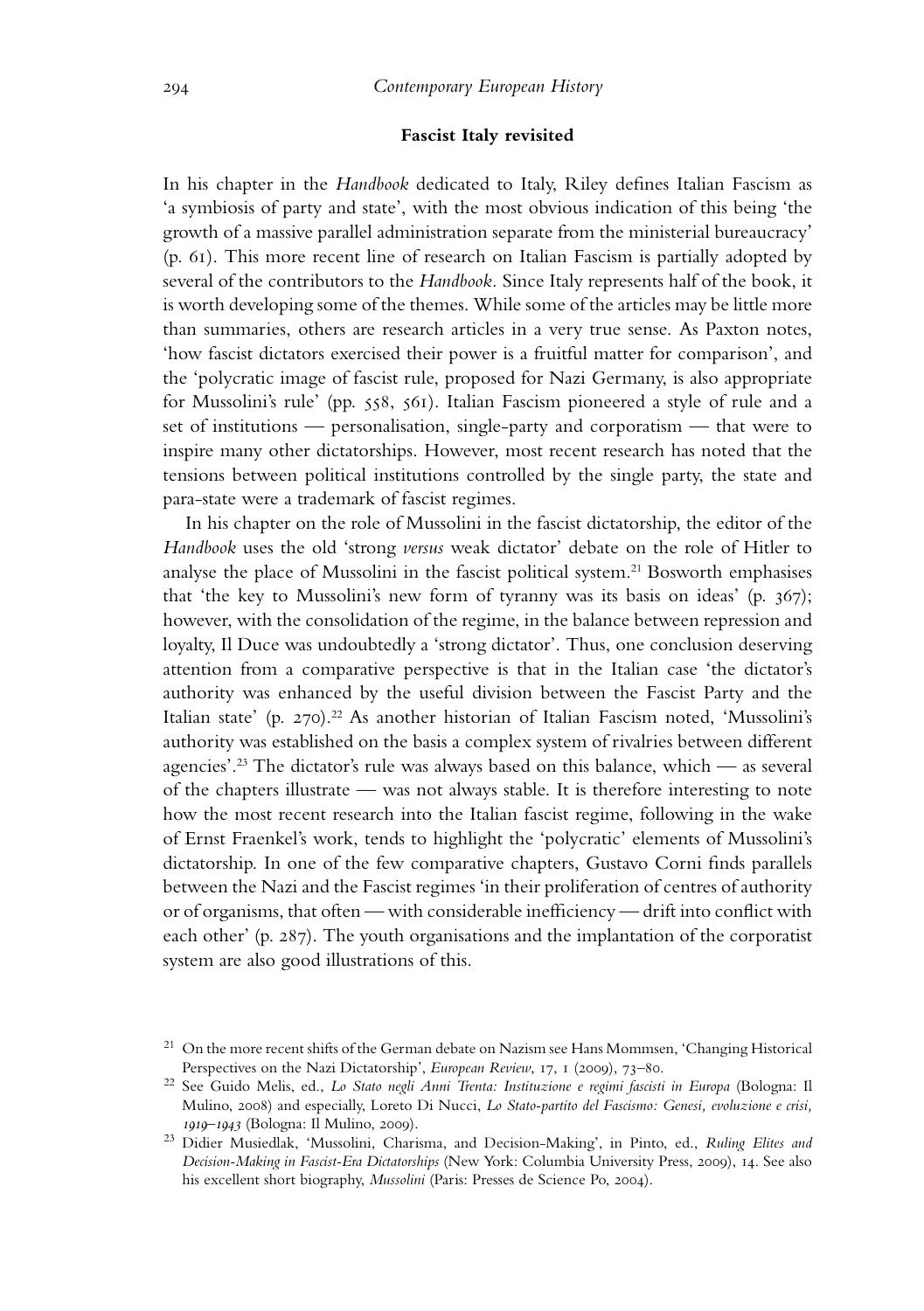Despite the vast academic literature on Italian corporatism, whether dealing with its leading ideologues or with its institutions, little is known about 'how corporative institutions operated in practice' (p. 156). Philip Morgan's chapter is an intelligent and informed introduction to the process of establishing the corporatist system that, along with other reforms, was also 'hindered by long-running inter-ministerial disputes over areas of jurisdiction and competence' (p. 158). Nevertheless, by the end of the 1930s, among interest and political representation organisations, Italian Fascism had a significant set of corporatist bodies and, with the establishment of the Fascist and Corporatist Chamber (Camera dei Fasci e delle Corporazioni) that replaced parliament, Mussolini's regime came close to the corporatist model of political representation and interest organisation.24

The analysis of the type of repression becomes more complex if we use the binomial classification 'authoritarianism-totalitarianism'. For Mauro Canali, the evidence of fascist repression's explicit tendency to become genuinely totalitarian is its 'willingness to use any form of violence to wipe out every obstacle to its acquisition of complete and unchallenged power' (p. 226). However, while he has written an excellent study of Italian Fascism's political police, Canali does not explain what distinguishes types of repression in totalitarianism and authoritarianism.<sup>25</sup> To put it another way, what is specifically totalitarian in the political repression of Italian Fascism? It is certainly not in its quantitative dimension. Where Canali does see it is in the 'criminal violence against the opposition' (p. 226), which is not much to distinguish it from other dictatorships, such as Francoism in Europe, and the Latin American regimes of Péron and Vargas, which are usually less associated with the totalitarian paradigm.

#### **In the world of Fascism with adjectives?**

'Para-Fascism', 'semi-Fascism', 'clerico-Fascism', 'fascistised' and other adjectives have been used and abused in the historiography, albeit with some justification.<sup>26</sup> In fact, as a regime type, the fascist regime concept has travelled neither far nor well, even within Europe, a fact demonstrated in several of the chapters containing national case studies.

In her excellent chapter on Fascism and Francoism in Spain, Mary Vincent holds up the mirror to an interpretative debate that has been repeated by other historiographies, because it was in relation to Franco's regime that the political scientist Juan Linz developed his ideal-type of 'authoritarian regime' that for many

<sup>24</sup> See Alessio Gagliardi, *Il corporativismo fascista* (Bari: Laterza, 2010) and the excellent study of para-state organisations associated with interest organisations, Jean-Yves Dormagen, *Logiques du fascisme: L'état totalitaire en Italie* (Paris: Fayard, 2007).

<sup>25</sup> Mauro Canali, *Le spie del regime* (Bologna: Il Mulino, 2004).

<sup>26</sup> For a explicit use of these definitions see, for example, Roger Griffin, *The Nature of Fascism* (London: Pinder, 1991); Andrew Janos, *East Central Europe in the Modern World. The Politics of the Borderlands from Pre- to Postcommunism* (Stanford: Stanford University Press, 2000); Mathew Feldman and Marius Turda with Tudor Georgescu, eds, *Clerical Fascism in Inter-war Europe* (London: Routledge, 2008).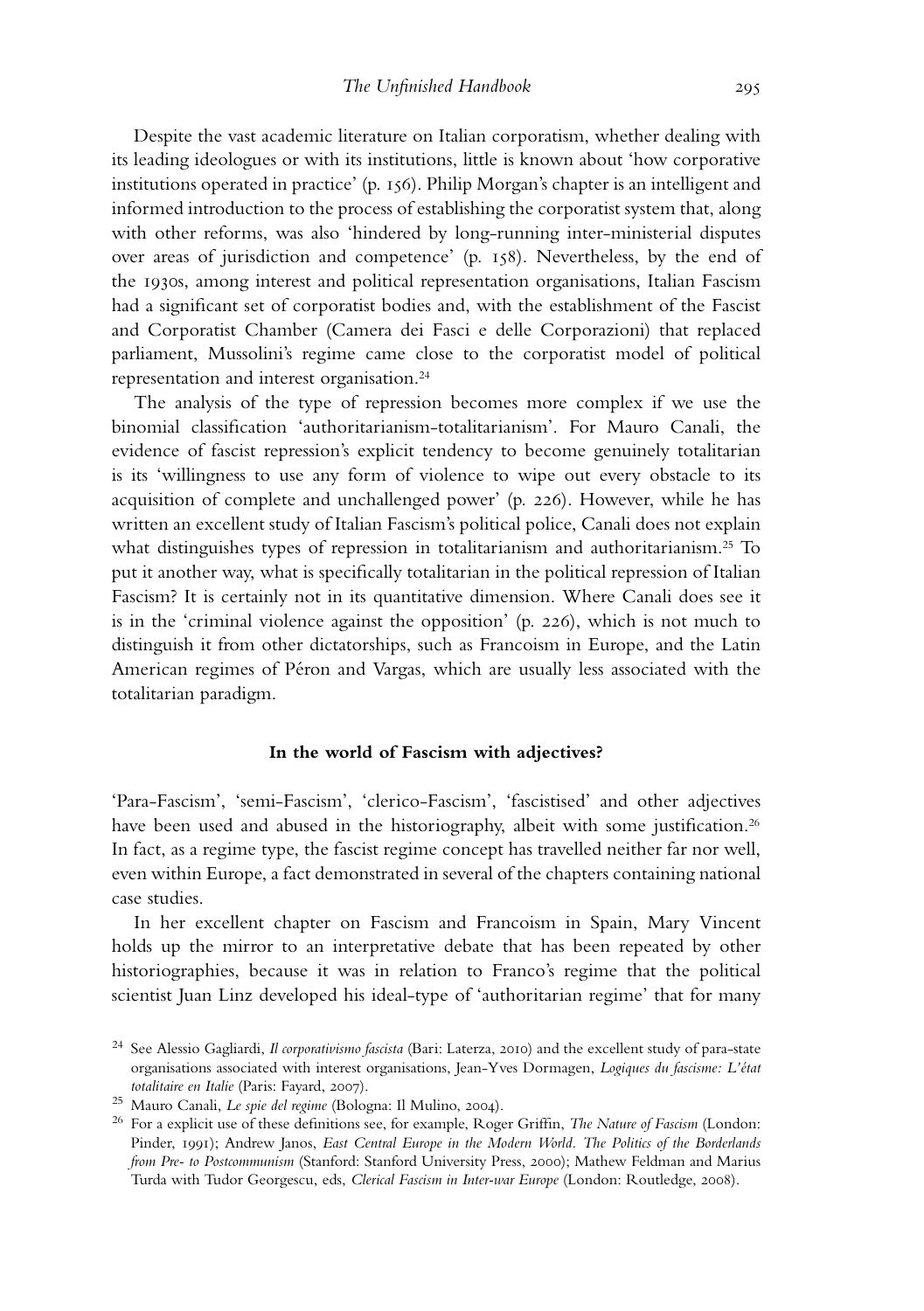decades was an essential reference in the study of dictatorships.27 Albeit with slightly different contours, the discussions about the nature of the Vichy regime in France, Salazar's Portugal and Dollfuss-Schuschnigg's Austria, dominated by the authoritarian-fascist binomial, can be invoked here.28 In the case of Spain, where a civil war followed a failed military coup, a small fascist party – which in the meantime became the apparently dominant partner in the regime's new single party – a particular section of the military elite, a personalised leadership, and 'fascistised' segments of the Catholic and monarchist radical Right, together formed a political regime that Vincent believes to be a typical example of an old concept: 'to call Francoism "fascistised" may be to state the obvious, but it is a far closer approximation of its natures than either "authoritarian" or "fascist"' (p. 379). The same tensions have characterised the debates on the nature of French fascist movements and some of the classificatory ambiguities surrounding the French radical Right during the 1930s, particularly La Rocque's Croix de Feu and the Vichy regime itself, although Joan Tumblett's analysis is much faster.29

Austria is clearly another borderline case in which several fascist movements and the institutionalisation of the Dollfuss-Schuschnigg dictatorship fuelled a parallel debate that was also based in the Fascism-authoritarianism binomial, as explained by Corinna Peniston-Bird. However, where Austria and Dollfuss are presented as being avowedly transnational is in the area of corporatism. The author acknowledges this 'third way' also found support in Portugal, Poland and Spain, and differentiates the Austrian Catholic corporate state from 'earlier fascist corporatist structures in Italy and (to a much lesser extent) Germany' (p. 448). In the Austrian case this was the mortar that cemented the important convergence between Dollfuss and the native fascist movement, the *Heimwehr*. However, the most important comparative dimension relates to the adoption of corporatist institutions, not only the forced integration of interest organisation but also through the adoption of a type of 'organic' political representation as an alternative to liberal democracy, and which extended beyond the four dictatorships cited here and which, in one form or another, created institutions that were inspired both by Catholic and fascist corporatist theory.

<sup>27</sup> See Juan Linz, *Totalitarian and Authoritarian Regimes* (Boulder: Lynne Rienner, 2000).

<sup>28</sup> For more on these historiographical debates, see Thomas Jeffrey Miley, 'Franquism as Authoritarianism: Juan Linz and his Critics', *Politics, Religion and Ideology*, 12, 1 (2011), 27–50; Brian Jenkins, ed., *France in the Era of Fascism: Essays on the French Authoritarian Right* (New York: Berghahn, 2005); Michel Dobry, ed., *Le mythe de l'allergie française au fascisme* (Paris: Albin Michel), António Costa Pinto, *Salazar's New State and European Fascism* (New York: SSM-Columbia University Press, 1996); Paul Pasteur, ''Austrofascisme' ou Régime Autoritaire Corporatiste Chrétien?', in Catherine Horel, Traian Sandu and Fritz Taubert, eds, *La Péripherie du fascisme: Le cas de l'Europe centrale entre les deux guerres* (Paris: L'Harmattan, 2005), 111–22. For an overview of the research and debates on Fascism in central and Eastern Europe, both in conceptual and empirical terms, see Constantin Iordachi, 'Fascism in Inter-war East Central and Southeast Europe: Towards a New Transnational Research Agenda', *East Central Europe*, 37 (2010), 161–213.

<sup>29</sup> See Robert Soucy, *French Fascism: The Second Wave, 1933–1939* (New Haven and London: Yale University Press, 1995) and Albert Kéchichian, *Les Croix à L'Âge des Fascismes: Travail, Famille, Patrie* (Paris: Champ Vallon, 2006).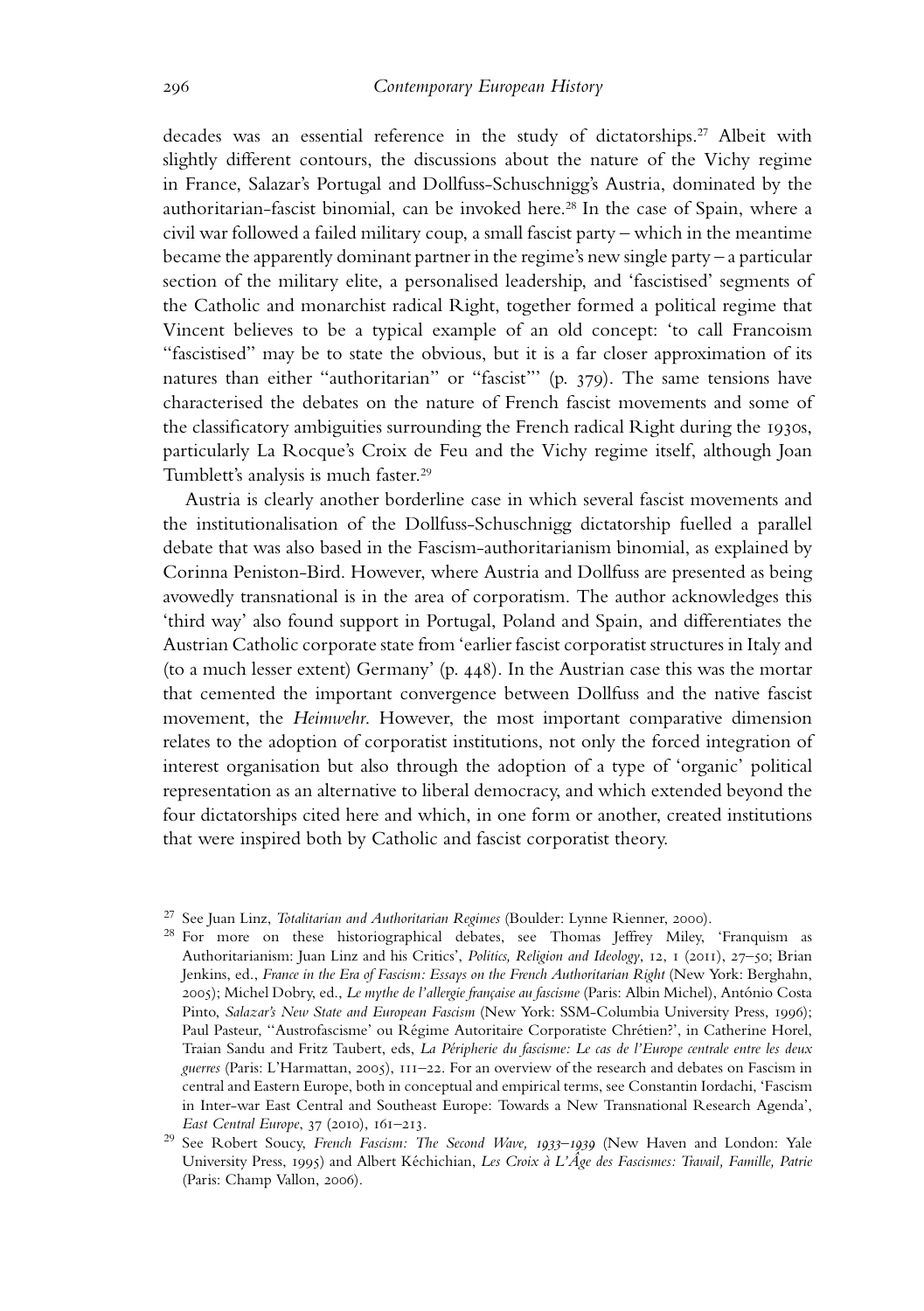As the author of the chapter on Japan correctly notes, 'history is littered with ambiguity and discomfort when relativism is seen to threaten the integrity of a concept' and that of Fascism, as it is used by several of the authors in the *Handbook*, slips up in some cases (p.  $528$ ). We already know that Japan challenges the classificatory rationale and use of the fascist regime concept; however, the same is also true of the regimes neighbouring Nazi Germany. The late Mark Pittaway, author of the chapter on Hungary, defines Horthy's inter-war regime(s) as being examples of 'oligarchic liberalism' or 'authoritarian liberalism', in which 'the fascist movements in the 1930s existed in a symbiotic relationship with the structures and patterns of social support for the dominant inter-war regime' (p. 380). In fact, until the 1940s and the coming to dominance of the Arrow Cross Party, Hungary was a typical example of a 'hybrid regime' in which formal democratic institutions existed and were widely perceived to be the primary means of gaining power. Pluralism is present, 'but in which the incumbents' abuse of the state puts them at a significant advantage vis-à-vis their opponents'.30

It is time to conclude with Robert O. Paxton's 'Comparisons and Definitions', since, although he briefly restates some of the points of his book *Anatomy of Fascism*, his is by far the only chapter to design a comparative framework in this *Handbook*. 31 Paxton begins with the classic question: 'Why does Fascism take root and succeed in some parts of Europe and not in others?' (p. 548). While just some of the chapters in the *Handbook* analyse the answers provided by the social sciences, the truth is they are various and for all theoretical and disciplinary tastes. From Barrington Moore to Juan Linz and Michael Mann the options are many; however, the choice of these last two (and of Paxton) is the most rewarding: to 'concentrate on the short-term preconditions for Fascism: the particular crises in which fascist movements found space to grow and, in some cases, reach power' (p. 552). A second analytical axis is more often cited than studied: 'how did fascist dictators exercise their power?' (p. 558) and here we must agree some old versions of the theories of totalitarianism are 'blind to the most interesting questions', mainly because they reinforce the myth of the all-powerful dictator, and downplay the ruler's relations with elites, social groups, institutions and civil society.

For Paxton and the large majority of researchers in this area, 'despite their national variations, fascist movements and regimes share a sufficient number of common elements to sustain a general definition', but he advise us to avoid the 'misleading static image of the phenomenon' or the search for a 'general essence of Fascism' (p. 549). In fact, there are important aspects of the empirical development of Fascism that are analytically interesting without having much to do with 'Fascism' as such.

<sup>30</sup> Levitsky and Way, *Competitive Authoritarianism*.

<sup>31</sup> Robert O. Paxton, *The Anatomy of Fascism* (New York, NY: Knopf, 2004).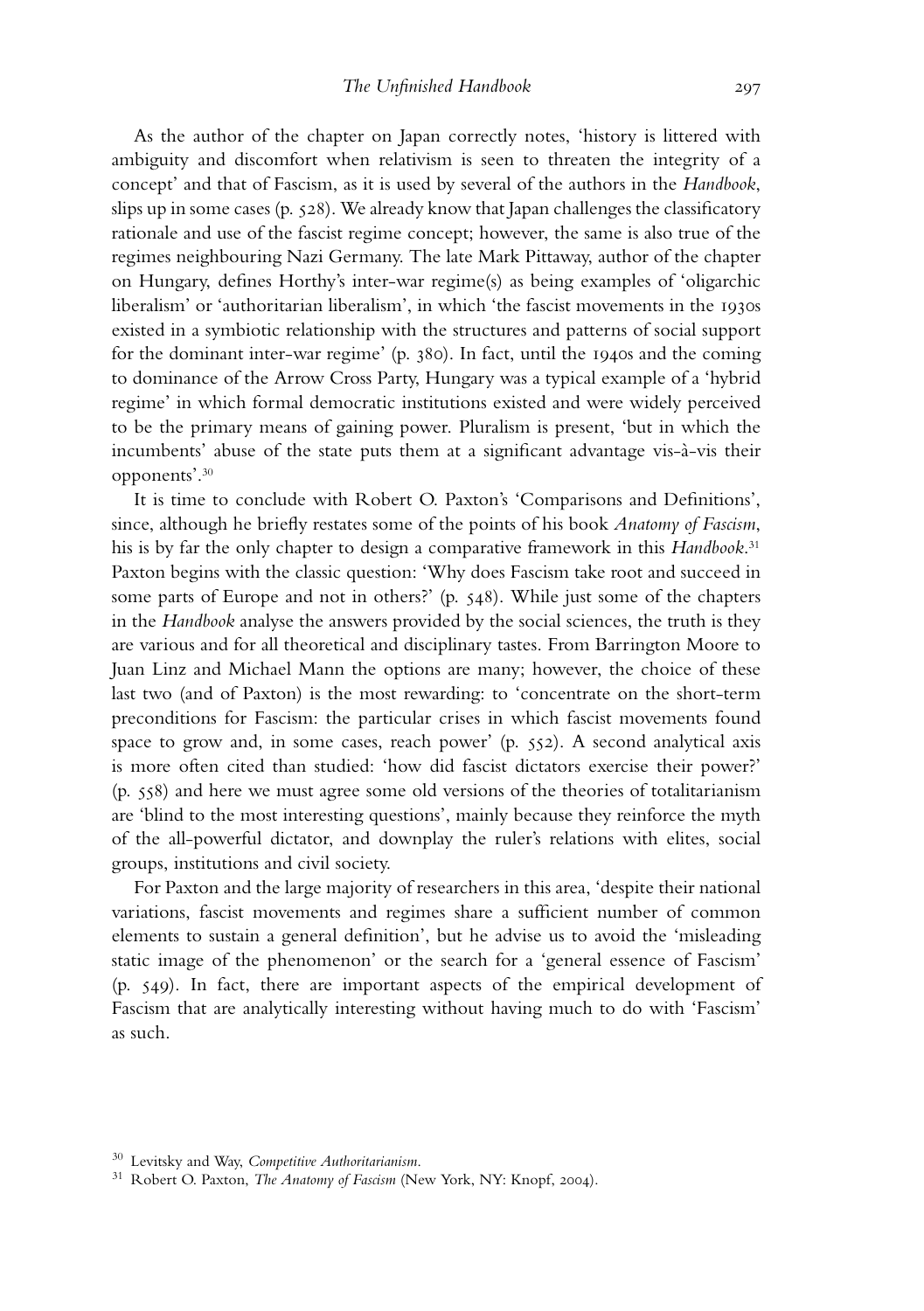### **European Fascism: A new research agenda?**

The comparative study of European Fascism, whether as a movement or as a form of political regime, has undergone a remarkable empirical development, albeit with important conceptual limitations. We today have at our disposal a significant number of monographs and comparative studies on inter-war fascist movements, even although the fluidity of the radical Right during the inter-war period has at times lead to the appearance of a classificatory 'essentialism' that is only interesting when operationalised. In this respect, or rather, in the comparative analysis of the conditions conducive to the ascendancy of fascist movements in Europe, Michael Mann's opus continues to be the most interesting operational reference produced in the past few years.

A second limitation, apparent in several of the chapters in the *Handbook of Fascism*, it is the intuitive and dysfunctional use of the concept of totalitarianism. It is interesting to note that after more than sixty years of use, its adoption by historians, initially with many reservations, is still not generally operationalised.<sup>32</sup> However, the most important challenge will be the chronological and thematic enlargement of the comparison.

Italian Fascism and German National Socialism provided powerful institutional and political inspiration for other regimes, their types of leadership, institutions and operating methods already encapsulated the dominant models of the twentiethcentury dictatorship at least in three domains: personalised leadership, the single or dominant party, and the 'technico-consultative' political institutions. The dictatorships associated with Fascism during the first half of the twentieth century were personalised dictatorships. It is interesting to see that even in those regimes that were institutionalised following military coups, military dictatorships gave birth to personalist regimes. The personalisation of leadership in dictatorial regimes became a dominant characteristic. More than half of twentieth-century dictatorships 'initiated by the military, parties or a combination of the two had been partly or fully personalised within three years of the initial seizure of power'.33 However, autocrats need institutions and elites to govern, and the role these played is often underestimated given the increased centralisation of decision-making to the dictators. To avoid seeing their legitimacy undermined and their authority usurped, dictators need to co-opt elites and either create or adapt institutions that are the locus of negotiation and, sometimes, decision-making.<sup>34</sup> On the other hand, as Amos Perlmutter noted, no

<sup>&</sup>lt;sup>32</sup> An excellent analysis of the relations between Fascism, authoritarianism and totalitarianism is Juan J. Linz, *Fascismo, Autoritarismo, Totalitarismo: Connessioni e differenze* (Roma: Ideazione, 2003).

<sup>33</sup> Barbara Geddes, 'Stages of Development in Authoritarian Regimes', in Vladimir Tismaneanu, Marc Morjé Howard and Rudra Sill, eds, *World Order after Leninism* (Seattle, WA: The University of Washington Press, 2006), 164.

<sup>34</sup> In relation to the Italian fascist regime, see Goffredo Adinolfi, 'Political Elite and Decision-Making in Mussolini's Italy', in Pinto, ed., *Ruling Elites*, 19–54.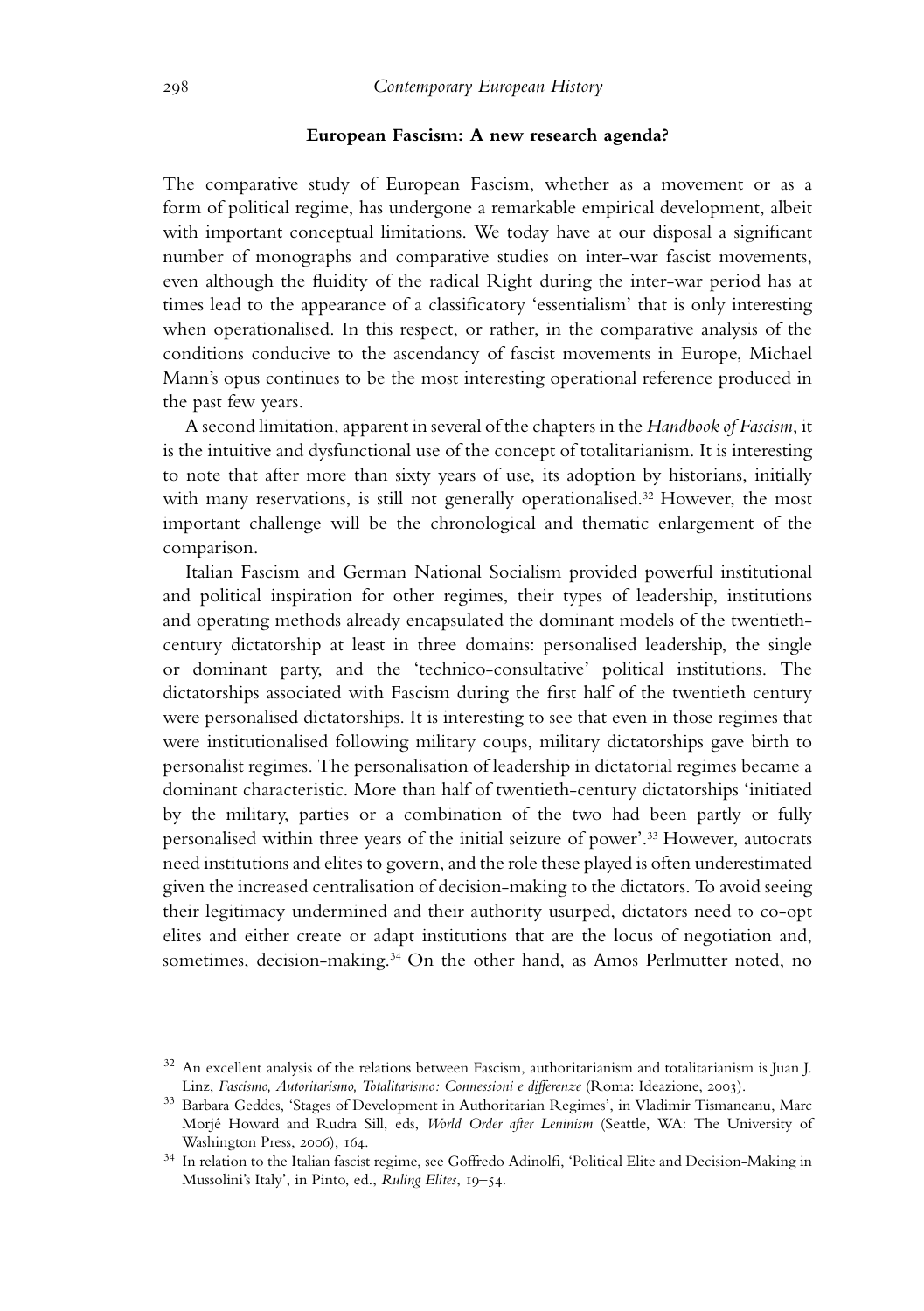dictatorship can survive politically without the critical support of modern elites bureaucrats, managers, technocrats and the armed forces.35

The fascist regimes were also the first ideological one-party dictatorships located on the right of the European political spectrum, and their development—alongside the consolidation of the first communist dictatorship—decisively marked the typologies of dictatorial regimes. While Friedrich and Brzezinski recognised that the single party played a more modest role within the fascist regimes than it did within their communist peers, part of the classification debate about European Fascism and the theories of totalitarianism 'deformed' their role, often without any empirical support.<sup>36</sup> The inherent dilemma in the transformation of the single party as the dictatorship's 'ruling institution' into the leader's 'instrument of rule' is somewhat different in right-wing dictatorships than in their socialist equivalents.<sup>37</sup> In the dictatorships associated with Fascism, the single party was not the regime's 'ruling institution': rather, it was one of many.

Many civilian rulers do not have a 'ready-made organisation upon which to rely', and to counteract that precarious position civilian dictators tend to have their own type of organisation.38 During the inter-war period some fascist movements emerged either as rivals to or unstable partners in the single or dominant party, and often as inhibitors to their formation, making the institutionalisation of the regimes more difficult for the dictatorial candidates. However, the relationship between the dictators and their parties, particularly in those that existed prior to the taking of power, is certainly very complex. For example, Italian Fascism seems to provide a good illustration of the thesis that 'where a party organisation has developed prior to the seizure (of power) in which able lieutenants have made their careers, possibly developed regional bases of support and command the loyalty of men who fought under them, party members also have greater ability to constrain and, if necessary, replace leaders'.39 The centre of decision-making is also very different across the dictatorships. As many case studies have shown, 'to mitigate the threat posed by elites, dictators frequently establish inner sanctums where real decisions are made and potential rivals are kept under close scrutiny'.40

We can classify this investigation as the symbol of a 'new institutionalist' turn in the study of dictatorships, reassessing their previously neglected dimensions, such as decision-making, their constitutions, courts, and interests associations, or nominally democratic institutions, such as legislatures, parties and elections, which are most

- <sup>38</sup> Gandhi, *Political Institutions*, 29.
- <sup>39</sup> Geddes, 'Stages of Development', 164.
- <sup>40</sup> Gandhi, Political Institutions, 20.

<sup>35</sup> Amos Perlmutter, *Modern Authoritarianism: A Comparative Institutional Analysis* (New Haven: Yale University Press, 1981), 11.

<sup>36</sup> See Carl J. Friedrich and Zbniew K. Brzezinski, *Totalitarian Dictatorship and Autocracy* (Cambridge, MA: Harvard University Press, 1956).

<sup>37</sup> See Paul Brooker, *Twentieth-Century Dictatorships: The Ideological One-Party States* (New York: New York University Press, 1995), 9-10.